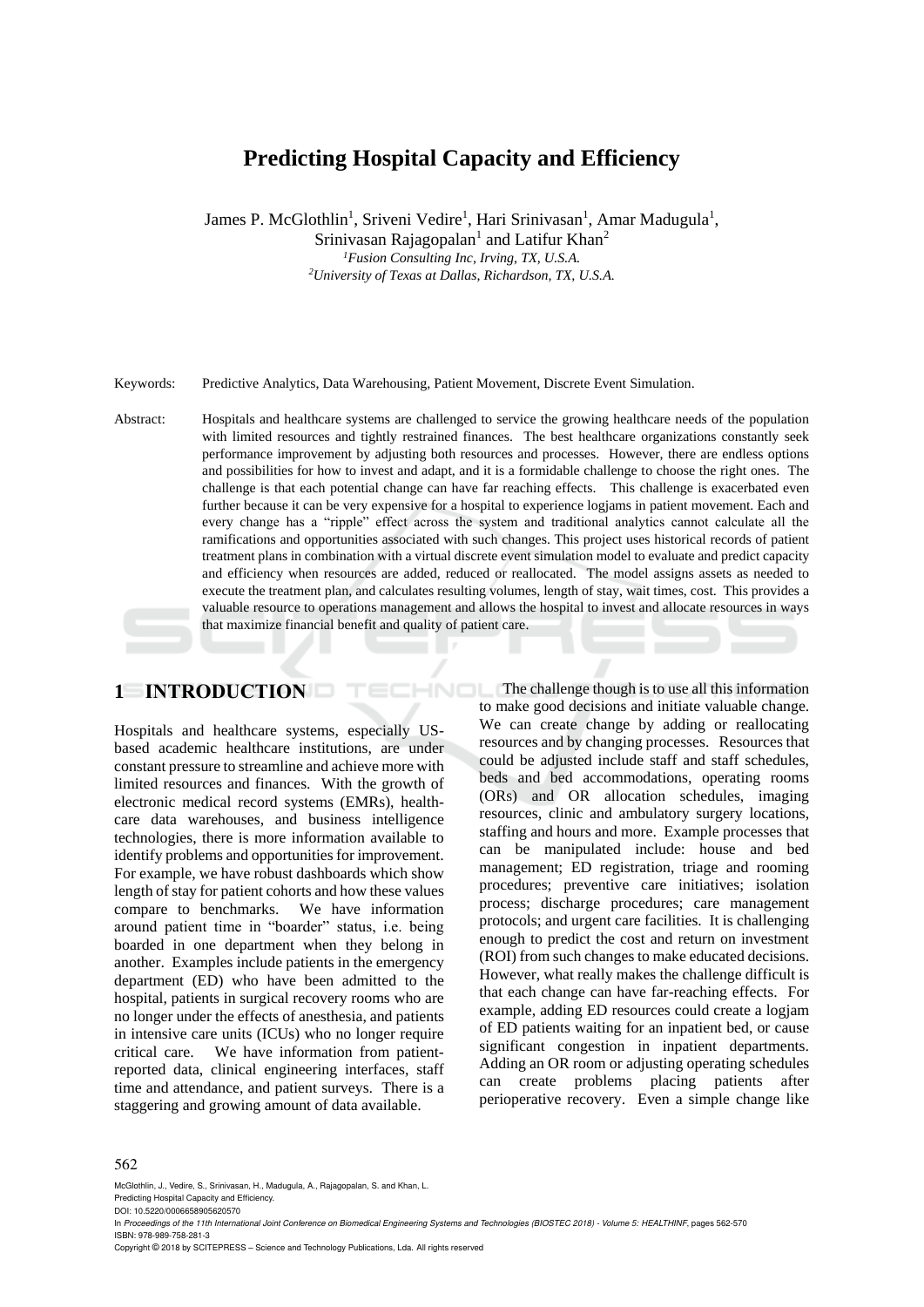adjusting discharge order times can create a logjam of patients waiting for the orders to be processed. The challenge is exacerbated because it can be very expensive for a hospital to experience logjams in patient movement. For example, an admitted patient who is still in an ED bed is acquiring additional cost without compensation, and very likely getting reduced care. A patient occupying a regular bed, but requiring critical care treatment, is not only receiving reduced treatment, but is also creating additional staff requirements for the non-critical care department. Even small changes such as housekeeping procedures or staffing can have far-reaching effects across the hospital system.

In addition to the operational challenges above, there are both opportunities and risks for the actual clinical treatment of the patient. It is important to ascertain that any change in process or staffing does not reduce care. Generally, we measure quality of care by key performance indicators (KPIs) including readmission rate, mortality rate and rate of hospitalacquired infections. Additionally, disposition should be included to indicate that a discharge to home is a better outcome than dispositions such as discharge to skilled nursing facility. Finally, patient experience (customer satisfaction) results can be included.

Additionally, treatment processes can be improved. These include disease-specific clinical protocols such as initiatives for sepsis, exacerbated chronic obstructive pulmonary disease (COPD), congestive heart failure, pneumonia and stroke. There are also initiatives around specific clinical events such as ventilation, blood transfusions (McGlothlin 2017), administration of broad spectrum anti-biotics, management of central lines and catheters. Each of these can have far-reaching effects. For example, improving ventilation protocols can reduce reintubation and instances of ventilatoracquired pneumonia, and can result in reduced readmissions to ICU units. A significantly successful clinical program can increase the stress on the hospital by increasing the survival rate and putting pressure on lower acuity units to absorb more patients.

There is simply no meaningful way for anyone to manually determine all the possible ramifications, both positive and negative, from a change in resource allocation, process or treatment. In this project, we are proposing a digital simulation model which coupled with bio-statistics can provide much more meaningful and actionable insight.

# **2 BACKGROUND**

In our investigation and design of this project we looked at literature and industry use cases surrounding:

- $\blacksquare$  Predictive analytics in hospitals
- Tools for what-if scenarios for healthcare models
- **Predictions models in other industries**

Discrete event simulation is the process of creating a digital model of specific events and rules. Every treatment or movement in a hospital can be considered an event. Tools and systems for discrete event simulation are sometimes referred to as "digital twins". Digital twins create a complete virtual model of a physical asset or process, and can be networked together. Discrete event simulation and digital twins are not new technology. They have been used for years to simulate events that are too hard to test manually (Fishman 1978), such as the impact of heat or wind speed on a plane (Tuegel 2011). Also, they are used to simulate entire systems which are connected by well-defined rules. For example, they could be used in automobile manufacturing to determine if there is a cost advantage to a more expensive paint which dries more quickly (Grieves 2014). This would be based on the capacity of the additional manufacturing systems to absorb additional auto capacity more rapidly. There are many commercial digital twin products available on the market, as well as open source products such as Ditto (Glocker 2017) and OMNet++ (Varga 2001) and SimJava (Howell 1998).

Despite the long history of this technology, it has become much more mainstream in recent years. Digital twins were recently identified by Gartner as one of the ten significant trends of 2017 (Gartner 2017). The reason for this sudden grown is IoT (the internet of things). As there are more small devices connected to the network, and so much is known about these devices and sensors, there is more opportunity for digital modelling.

Despite the growth of this technology, it has rarely been applied to healthcare, which is a much less predictable model. A patient treated quickly and politely may still decide to leave the hospital against medical advice. A healthy patient might suddenly have a totally unexpected aneurism. A patient whose life was just saved may still be bitter and unsatisfied. Despite being optimally staffed for a normal Friday night, any particular Friday night may have an unforeseeable catastrophe such as a mass shooting or an earth quake. System-wide predictive analytics in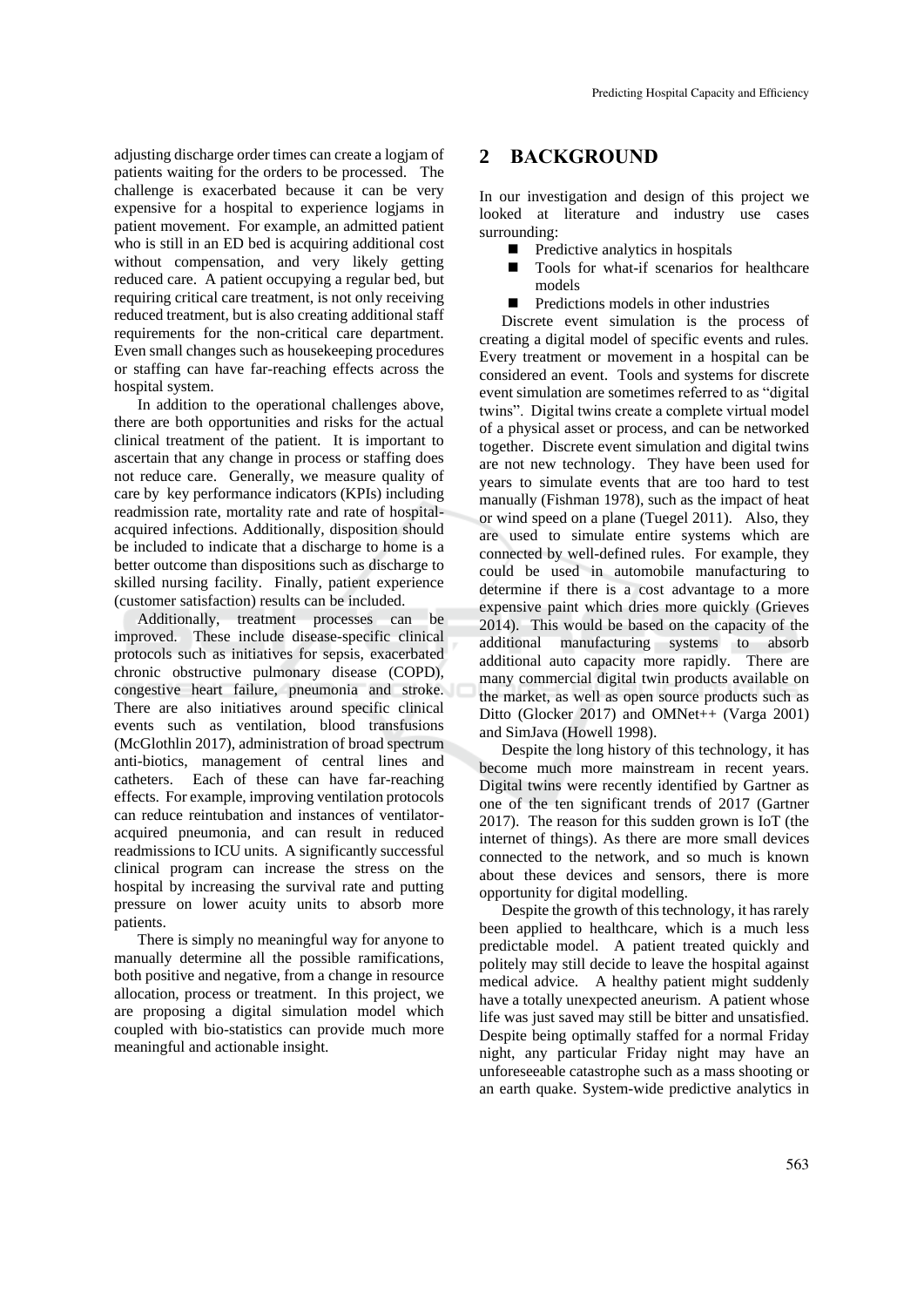healthcare is always challenging and discrete event simulation models are no exception.

The other reason IoT has accelerated the emergence of digital twin technology is because it provides real and discrete information. One of the major drawbacks of the digital twin approach has always been that it relied on the correct modelling of the business process. Hospitals and clinicians are often adapting to emergencies or unusual events and standardized processes are hard to develop or monitor. IoT allows us to do things like monitor actual staff and patient movement, clinical instrumentation and other true sources of data to infer business processes and outliers which were previously hard to realize.

In specific contexts, there has been significant work on predictive analytics in healthcare. Sutter Health was able to accurately predict 30 day readmission rates and leverage the information to target and reduce readmissions (Ng 2014) (Jamei 2017). Similarily, (Bardhan 2014) was able to predict readmission for congestive heart failure after analysis of data from 67 hospitals. Parkland Hospital has been able to accurately predict daily census and several hospitals have used similar technology to improve coding and reimbursement (Bradley 2010). (Maguire 2013) describes a successful predictive data mining project specific to diabetes. There are countless more examples, and we have tried to leverage what worked for them, but they tend to be limited to specific patient cohorts and single data points. While digital models for hospitals has been widely discussed, we were unable to find a successful system-wide project in the literature.

# **3 PROPOSED APPROACH**

We will detail the implementation plan and phases for our project in section 5 after describing our specific requirements in section 4. In this section, we will just give a quick overview of the approach.

The general approach is to:

- 1. Extract patient treatment plans from historical encounters. These treatment plans must separate what is necessary to heal the patient from what happened in the historical encounter due to hospital inefficiency or capacity. We use biostatistical analysis to transform actual events into a treatment plan for that patient.
- 2. Model the resources and allocation rules based on the business processes of the hospital. This process will include both interviewing subject matter experts about the processes and profiling

the historical data to infer and validate the proposed business rules.

- 3. Create a discrete event simulation model which places random patients into the hospital according to historic trends and then assigns resources to the patients according to their treatment plan
- 4. Collect statistics around the encounters as they pass through the model hospital.
- 5. Repeat the randomization many times to determine both the median values for length of stay, volume and other KPIs, and also worst and best case scenarios and the probability of significant logjams.

Once this is done, this model will support adjusting the resources and allocation rules, adjusting the treatment plans, and adjusting the patient flow based on market analysis and trends. Each of these creates a what-if scenario analyzed with the same system above, and multiple changes can be done in the model together to evaluate an entire proposal.

# **4 REQUIREMENTS**

Before we outline our solution and implementation plan we need to more clearly identify the requirements for the system.

#### **4.1 Measures JBLICATIONS**

The following list of measures and KPIs was identified by our Operational Excellence team. The goal is that the solution will be able to accurately predict each of these measures.

- Throughput and Volume
	- » Length of stay (total and in each area)
	- » Volume (ED, OR, and transfer)
	- » External transfer acceptance rate
	- » Isolation patient days/hours
	- » Census by hour and type
	- » Discharges by hour
- Wait times
	- » Boarding time (ED, ICU and OR)
	- Discharge order to discharge
- **Utilization and Productivity** 
	- » OR utilization
	- » Staff productivity
	- » Ancillary utilization including imaging, labs, pharmacy, telemetry
	- » Bed Utilization
- **Finances** 
	- » Contribution margin
	- » Activity based costs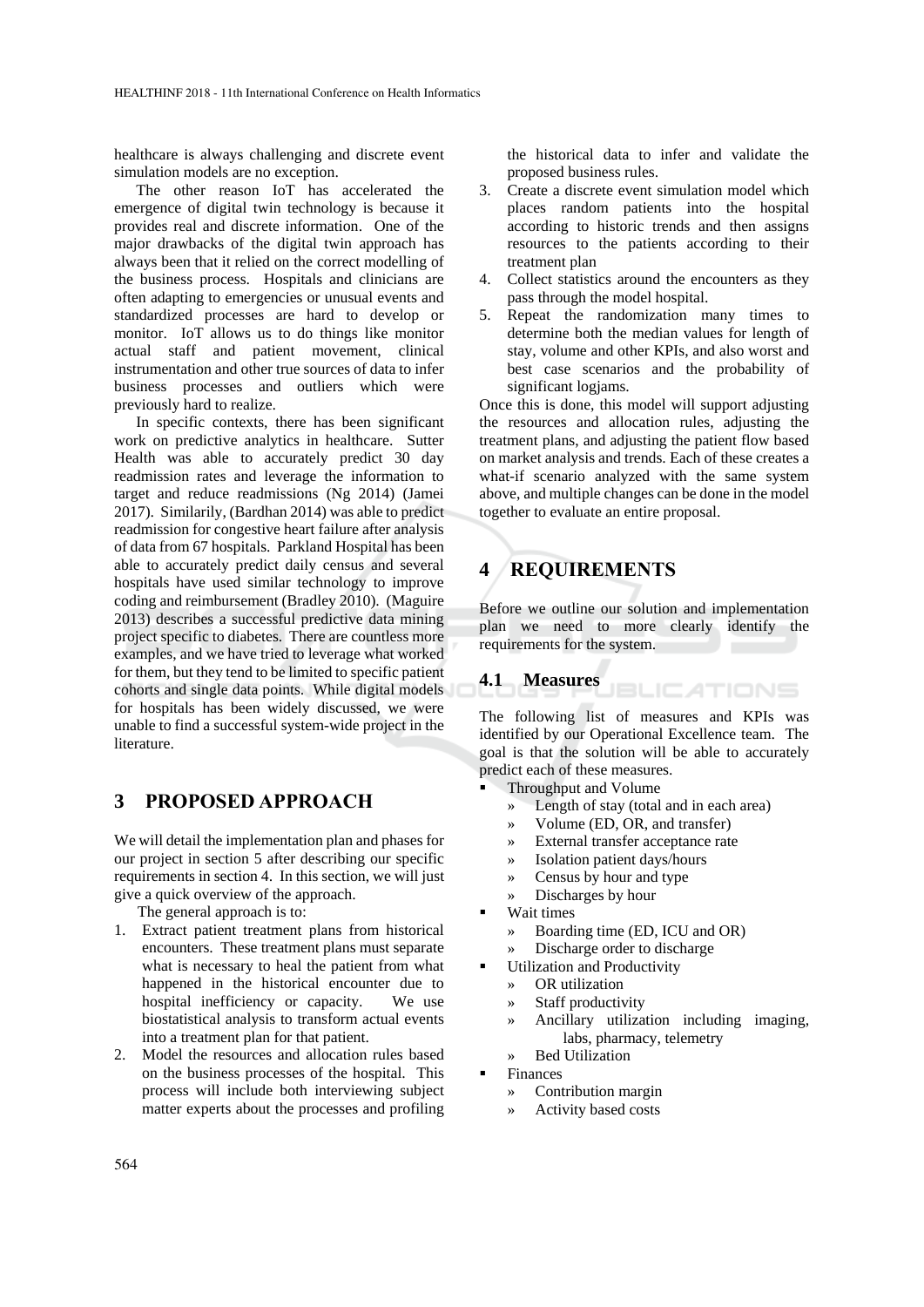- » Cost per discharge
- Patient and clinical Metrics
	- » Readmission rate
	- Mortality rate
	- » Wellness scores
	- » Patient experience scores

Each of these measures we will want to look at by specific patient cohorts based on diagnosis, payor, unit, day, time, location, procedure, age, etc.

## **4.2 Assets and Resources**

The goal is that this project support what-if scenario analysis based on adding or removing resources or changing schedules. The following is the list of such resources determined so far:

**Beds** 

There can only be one patient in a bed at a time. Whether a bed is appropriate for a patient is based on patient class (inpatient, outpatient, observation), level of care (such as ICU, intermediate, acute) and service (specialities such as cardiology or neurology). ED beds support combination of acuity and age.

**Rooms** 

Rooms include one or more beds. Multiple beds in the room can only be filled if the genders and isolation status of the patients matches. For example, we cannot place a patient with clostridium difficile colitis (C. diff) with a patient who does not, without risking serious harm to the other patient. Isolation is managed in our system with specific orders.

**Staffing** 

Staffing includes nurse and physician staffing by unit, anesthesia staff, pharmacy staff, imaging staff including technician and radiologists, housekeeping staff, transport staff, and ancillary staff including labs and pharmacy. Staffing volume can be adjusted by hour, unit or location. ■ Operating Rooms

OR hours

The operating rooms support various volumes of staffed rooms at different times and days of the week. Moreover, there are primetime hours set by day of week and location. Non-emergent surgeries are delayed until prime hours.

- OR service block allocation Our hospital holds operating rooms for specific services according to the service block allocation. This allocation can be changed.
- Imaging resources Imaging devices such as MRI machines can be added, removed, or given a new schedule.

The way our system works is we first build the list of resources currently in the hospital using our data warehouse. Then we set up the rules for allocating the resources by working with the subject matter experts in the hospital. Finally, we use our historical data to validate these business process definitions and adjust as needed.

Once we have all of the resources and rules, we can create our model to "lock" these resources by assigning them to specific patient encounters and treatment plans. The system closely correlates a semaphore locking algorithm. Once the model is built, the user will be able to add or delete resources or to change the business rules defining which encounters can use the resources.

## **4.3 Treatment or Process Adjustment**

We would like our solution to support adjusting specific treatment plans, clinical processes or operation processes, in addition to adjusting resources. For example, if we are implementing a stroke initiative that has been shown to reduce stroke length of stay by 10% at other hospitals, we can use our model to predict our measures given that all stroke patients need 10% less treatment time. If we have an initiative to write discharge orders or lab orders earlier in the day, we can analyze the potential effect of this change, and the appropriate alteration in staff schedules. If we have a program to reduce red blood cell transfusions by 50%, we can analyze the likely effect of this improvement on additional results such as length of stay, readmissions, hospitalacquired infection rate, cost, and lab productivity.

## **4.4 Use Case Examples**

In this section we will list example use cases we have been given as potential questions this solution would be able to answer.

- 1. Volume changes. Do we have the capacity necessary to achieve the annual projections for growth by service line? Do we have the capacity necessary to handle the increase expected from expanded primary care coverage?
- 2. What-if scenarios:
	- a. Asset reallocation including bed assignment, OR hours and staffing
	- b. Process changes such as increased transfers to auxiliary hospitals or reduction in outpatient usage of beds
	- c. Treatment changes such as reduced readmissions or performing triage in waiting rooms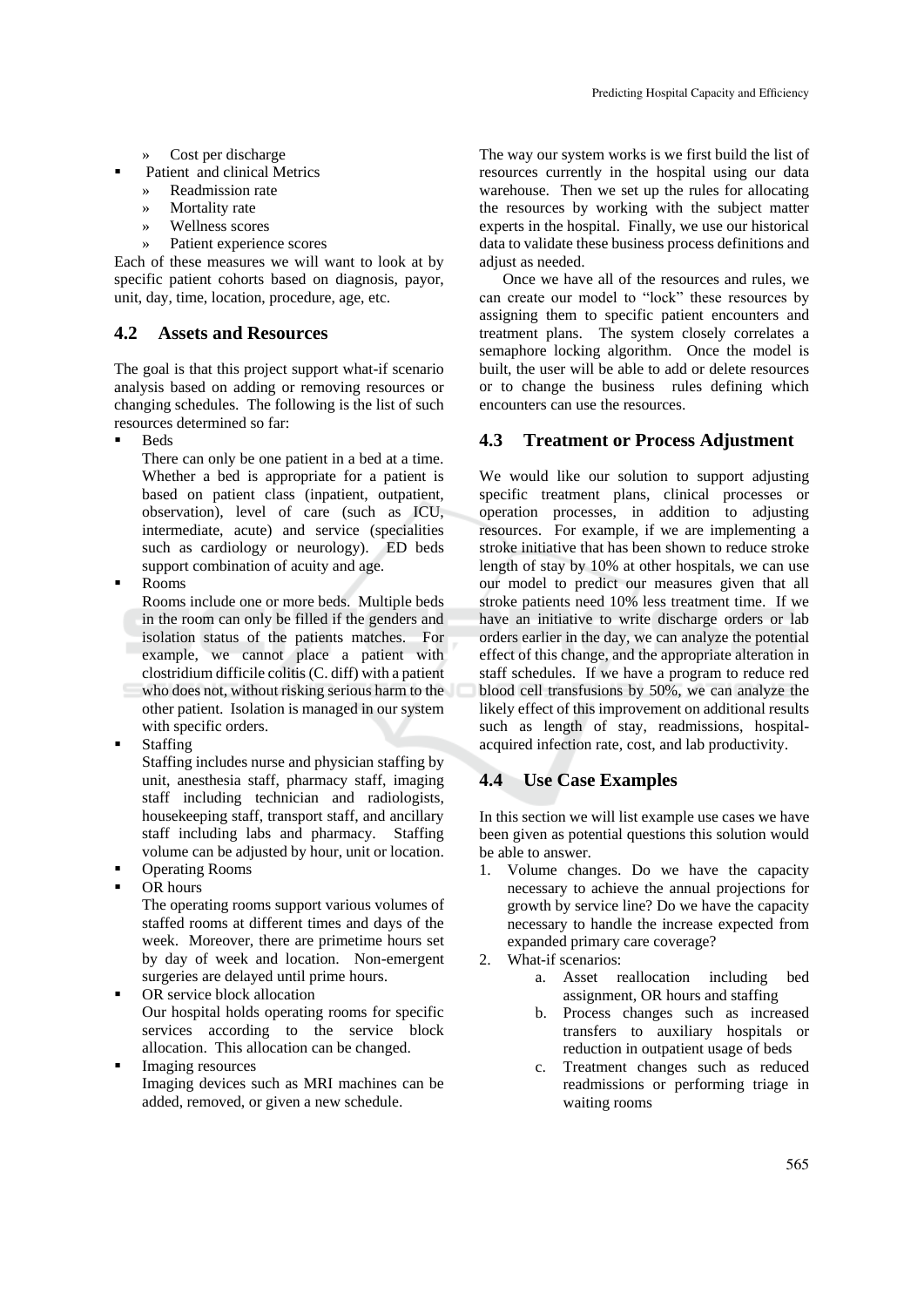d. Performance improvement such as reduced OR turnaround times

## **4.5 Goals**

As we look at this vast number of potential measures, use cases and what-if scenarios, it is important we focus on the strategic goals. These goals are to optimally assign resources and create processes that increase volume and patient satisfaction while reducing cost, length of stay, readmissions and mortality.

# **5 IMPLEMENTATION PLAN**

## **5.1 Phases**

This project is broad so our goal is to create a model that can be expanded throughout several phases.

#### Phase 1: Proof of Concept

In this phase, we will create the model specific only to beds and surgeries. We will calculate the volume, throughput and utilization measures excluding staffing and block utilization. We will concentrate on a single use case: What will happen when we experience growth by service line according to projections?

### Phase 2: Adjusting assets and treatment plans

In this phase we will build on phase 1 by allowing beds to be reassigned, operating rooms to be added and treatment plans to be changed. We will focus on the complex scenario: Predict the measures given that we reassign X number of beds from the surgical ICU to the medical ICU, we reduce surgical ICU length of stay 10% and we open one OR on Saturdays for nonemergent cases. This shows how scenarios need to include multiple factors to truly allow what-if analysis, and the ability of the model to support this.

#### Phase 3: Adjusting operating room schedules

Currently, some operating rooms are pre-assigned to specific services on specific days. This is a virtual floating OR and does not specify the physical room where the surgery takes place. In this phase, we will support what-if scenarios where the blocks are reassigned and we will include the block schedules in assigning OR rooms and staff to encounters. We will also add the measure of OR block utilization.

## Phase 4: Anesthesia and ancillary staffing

In this phase, we will add measures around staff productivity, we will include staff capacity in our model and we will support what-if scenarios of changing staff levels specific for anesthesia, labs and images. We are not including nursing or attending physician staffing to reduce complexity. Nurses are generally staffed to bed occupancy anyway. To add staffing to our solution, we will bring in data from human resources and from the time and attendance tracking system.

### Phase 5: Cost

In this phase we will add cost data to get an understanding of the financial impact of the what-if scenarios from the previous phases.

#### Future Work

In the future, we can see going beyond manual whatif scenario configuration to an optimization model where all possible changes are considered and optimal reassignments are proposed by our AI engine.

## **5.2 Team**

The best opportunity for success in this project comes from building a diverse team of experts in different complimentary disciplines. Our team includes data warehouse architects, statisticians, academic experts, operational leaders, clinicians and user interface specialists. Our purpose in detailing the team breakup is to explain that we do not view this as simply a technology or IT project. The best opportunity for success is to create a project directed by the business which includes clinicians, researchers and academics, and technologists.

# **5.3 Technology**

We have investigated using both commercial and open source digital twin products, but instead, our plan involves leveraging the technology the hospital already has invested in. This includes Microsoft SQL Server and an advanced enterprise data warehouse which will support both calculating the KPIs for the current environment and providing the historical patients and treatment plans needed for our model. This tight integration allows us to continue to support our enterprise data definitions and "single version of the truth" in both the actual data warehouse and the new virtual model. We also utilize Cisco DV, a data virtualization platform that allows us to quickly integrate multiple data sources and manage information independent of physical source. This is important as we bring in human resource data, cost information and time and attendance records. Cisco DV platform can also be used to enhance our system with auxiliary data such as avoidable delays or hospital-acquired infections from our epidemiology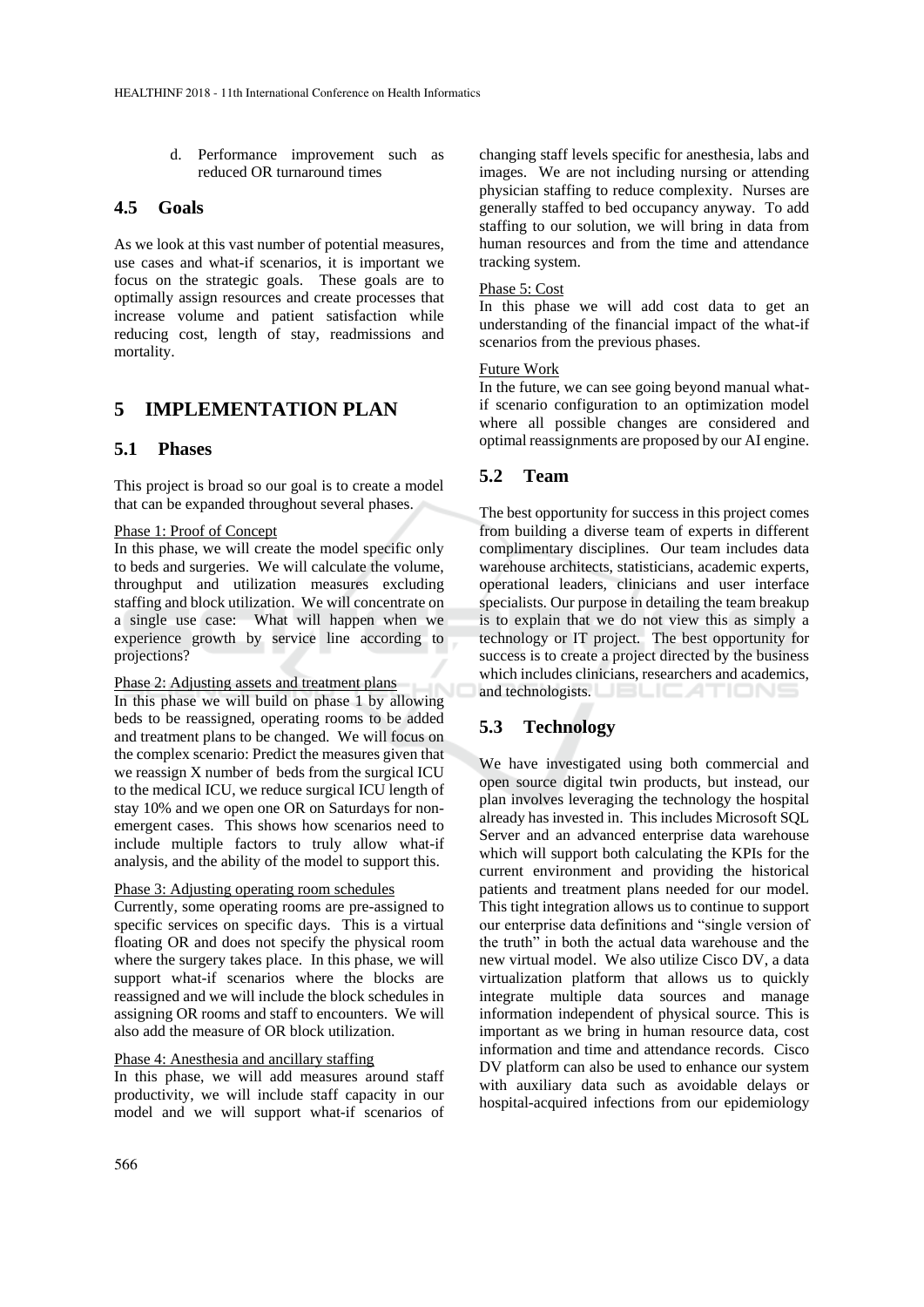

Figure 1: Data analytics system architecture.

system. Additionally, we are leveraging SAP HANA (Farber 2012), an in-memory data analytics appliance which will provide exceptional performance and has a built in predictive analytics library. We are also using R, an open source language specifically targeted to advanced statistics and predictive analytics. System R, originally a IBM product, is an open source suite of such tools and algorithms. "R has also been identified by the FDA as suitable for interpreting data from clinical research." (Smith 2012) Finally, we are using the dashboard visualization tool Tableau. Tableau is already in place at our hospital as the delivery mechanism for dashboards and data discovery, and it supports both HANA and R. This allows us to create a common set of tools, data definitions and interfaces rather than introducing new technology and learning curves.

Figure 1 shows our system architecture.

## **5.4 Specific Implementation Plan**

In this section, we will detail our implementation tasks and plan for successful phased execution of this project.

## **5.4.1 Calculating the KPIs**

For the first phase, we are targeting the KPIs around discharge, transfer and surgical volume, and around length of stay, census, bed utilization, isolation and boarding times. Most of these data points are in the enterprise data warehouse, but we need to aggregate them appropriately and add a few fields around the

transfer center and isolation status. It is important that we have the current and historical state of these metrics calculated in a way that is accurate and uses matching patient cohorts. This allows us both to compare our what-if scenarios to current state, and, very importantly, to test our predictive model.

## **5.4.2 Data Preparation**

We need to create our historical patient encounters. We do this as a multiple stage process. First, we extract from our data warehouse and build an event log for each hospital encounter. This log includes timing information concerning all patient movement. This will include arrival and triage time, each bed movement, each order which changes the patient's status or level of care, each level of care or service change, and the admit and discharge orders. Additionaly,l we add events surrounding surgeries: when they were scheduled, when they were performed, how long they took, etc.

We then use our statistical tools and biostatisticians expertise to convert our historical event logs to treatment plans. For example, consider a patient who spent 1 day in inpatient ICU status, but physically still in the ED and two days in ICU status in a ICU bed. Does their treatment require two days of ICU care or three? The answer is probably somewhere in between because they were receiving care while in boarder status in the ED, but not the same care as they would have received in the ICU. The goal of the statistics in this phase is to determine the relationship of boarder time to length of stay.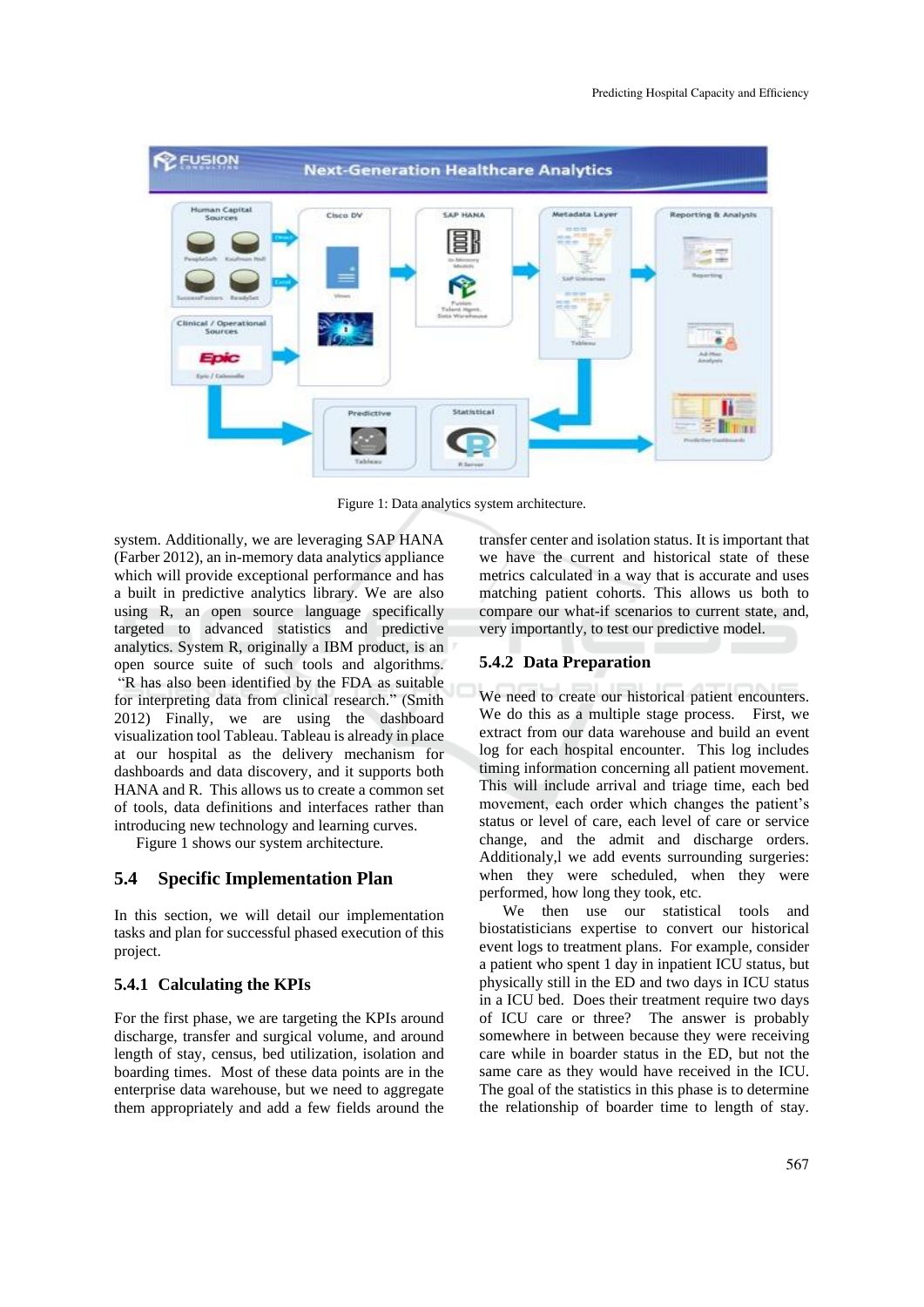Once we have this information, we store with each historical encounter a mini treatment plan.

### **5.4.3 Modeling the Assets**

For phase 1, the assets we care about are limited to just beds and operating rooms. For each bed outside of ED, we generate a bridge table which shows every class/service/level-of-care combination supported by that bed. We also map the beds to rooms (which is already in the data warehouse). Now we have a list of resources which we can use to support events on our encounters and mini treatment plan.

It is also interesting to note that our hospital has reassigned or added these bed resources in the past. We load this information as type-2 historical information using standard data warehousing methodology. This allows us to view our historical records in context and more accurately extract appropriate treatment plans. Also, because we have past change scenarios and actual results, we have real and meaningful data and situations available for us to validate our prediction model.

For ED, we have six types of beds: rapid intake, adult, express care, pediatric, diagnostic and surgery. ED is modelled somewhat differently. The only deciding factor are acuity, age, and time of day (express care is not open 24 hours a day).

For operating rooms, we load the list of operating rooms/locations, the prime time hours and the staffed hours for emergent cases. We are not concerned with service block schedules in the first two phases.

### **5.4.4 Building the Allocation Agent**

We build a set of coded procedures which support the treatment plan of patient encounters by:

- Assigning the patient to an appropriate bed when they are in boarder or waiting room status
- Adding a hold to the other bed in a room (based on gender and isolation status)
- Moving patients around to support holds (for example if two males are in separate rooms with empty beds in a unit and a female needs a beds, the males can be moved together)
- Assigning an operating room based upon the schedule request and executing a surgery

### **5.4.5 Additional Statistics**

We calculate additional statistics to support our model. These include:

Histograms which tell us how many patients to expect at specific times

*This allows us to more accurately feed patients into our predictive model.* 

- Transfer center statistics to show us the relationship between the wait time for approval and the cancellation rate *This will allow us to predict transfer volume and acceptance rate.*
- ED statistics to show us the relationship between delays in treatment and patients leaving prematurely

*This will allow us to predict how many patients will leave prematurely based upon the predicted waiting times.*

Discharge processing statistics to show us the relationship between discharge order times and volume to actual discharge times. *This will allow us to predict when a patient will actually be discharged in relationship to when the discharge order was written.*

#### **5.4.6 Virtual Model Execution**

To execute our model, we place patients in the hospital (via ED arrival, direct admit or transfer request) according to our histograms from the statistical analysis. We then loop every "15 minutes" on our virtual clock and add new patients, discharge patients, and attempt to move patients according to their treatment plan. At any point in time, a patient is either in appropriate status or boarder status. For example if the treatment plan says the patient needs 3 days in ICU and they are currently assigned an ICU bed and have only been in ICU one day in our virtual system, they are appropriately placed and we will not attempt to move them during this time loop. If they are in intermediate level of care according to their treatment team, but they are in that same ICU bed, we will attempt to assign them an intermediate bed. If we are able to do so, we will release the ICU bed.

Each time a patient leaves the hospital in our virtual model, we record statistics about their encounter to match our KPIs.

The priority order we assign patients to beds is very important in our model execution. We will use business rules that define which types of patients it is most important to place first.

We load our patients completely randomly. We take a number between 0 and 1 and multiply it by our number of patient encounter treatment plans to choose one. To make up for this randomization, we run the same patients through with different random variations thousands of times to calculate the median KPI values and the histogram of each measure. This allows us to not only predict the measures but also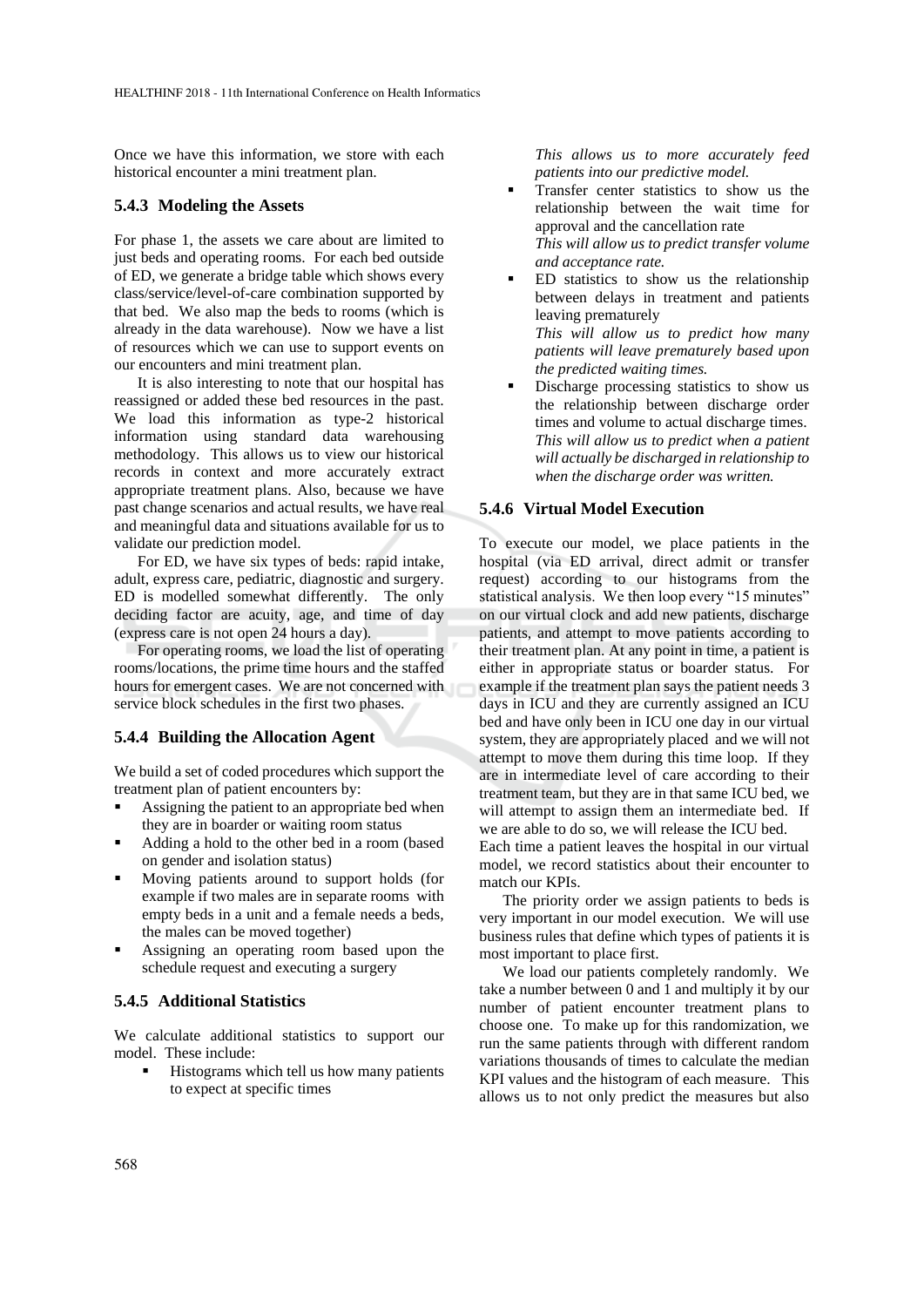show where the potential for challenges or logjams is. For example, it is possible that a given scenario reduces length of stay on average, but has a greater chance of increasing length of stay during stress situations (high volume fluctuations).

#### **5.4.7 What if Scenarios**

The scenario we are supporting for Phase 1 simply involves adjusting the patient encounters according to given growth projections by service line. We can achieve this with our statistics which define patient encounters to add to the virtual hospital model.

For phase 2, we support three types of adjustments: beds (add/delete/reallocate), operating rooms (add/delete/change hours) and treatment plan.

Our system will allow the user to set up a scenario. They can remove any bed in the system. They can add a bed and define the class/level of care/service combinations the new bed supports. They can also specify rules for adjusting patient treatment plans, such as reduce ICU length of stay for all sepsis patients by 10%.

### **5.4.8 Testing**

Before we use our model to make decisions, it is obviously important to be certain our predictions are accurate. To achieve this our plan is to use a traditional training and testing process. We will train using historical data from encounters 6-24 months ago and then test by attempting to accurately predict the last 6 months for the hospital.

Additionally we will use past changes for testing purposes. Consider if 6 months ago our hospital added 5 beds to the adult medical ICU. We could train the system with encounters before 6 months ago, then set up a what-if scenario where these 5 beds are added. We use the predictive engine to predict the resulting volumes and length of stay, and test these predictions against our last 6 months of actual hospital statistics.

# **6 CONCLUSIONS**

We have proposed a staged solution to allow hospitals to create "what-if scenarios" and predict system results from such scenarios over a large number of important measures. We have created an achievable, targeted plan which delivers value in each of several short phases as it builds the entire model. Our model leverages the EMR and enterprise data warehouse, well-known data mining techniques and

bio-statistical algorithms. It uses biostatistics, discrete event simulation and business process modelling in tandem. It is achievable, measurable and flexible. We believe it will create a solid foundation for predictive analytics for our hospital system.

## **REFERENCES**

- Glocker, G., Jaekle, T., 2017. Eclipse Ditto. Viewed August 2017. https://projects.eclipse.org/proposals/ eclipse-ditto.
- Tuegel, E. J., Ingraffea, A. R., Eason, T. G. and Spottswood, S. M., 2011. Reengineering aircraft structural life prediction using a digital twin*. International Journal of Aerospace Engineering, 2011.*
- Grieves, M., 2014. Digital twin: Manufacturing excellence through virtual factory replication. White paper.
- Fishman, G. S., 1978. Principles of discrete event simulation.
- Varga, A., 2001. Discrete event simulation system. In *Proc. of the European Simulation Multiconference (ESM'2001).*
- Howell, F. and McNab, R., 1998. SimJava: A discrete event simulation library for java*. Simulation Series*, 30, pp.51-56.
- Jun, J.B., Jacobson, S.H. and Swisher, J.R., 1999. Application of discrete-event simulation in health care clinics: A survey. *Journal of the operational research society*, pp.109-123.
- Ng, K., Ghoting, A., Steinhubl, S.R., Stewart, W.F., Malin, B. and Sun, J., 2014. PARAMO: a PARAllel predictive MOdeling platform for healthcare analytic research using electronic health records. Journal of biomedical informatics, 48, pp.160-170.
- Jamei, M., Nisnevich, A., Wetchler, E., Sudat, S. and Liu, E., 2017. Predicting all-cause risk of 30-day hospital readmission using artificial neural networks. PloS one,  $12(7)$ .
- Bardhan, I., Oh, J. H., Zheng, Z. and Kirksey, K., 2014. Predictive analytics for readmission of patients with congestive heart failure*. Information Systems Research,*  26(1), pp.19-39.
- Bradley, P. and Kaplan, J., 2010. Turning hospital data into dollars: healthcare financial executives can use predictive analytics to enhance their ability to capture charges and identify underpayments. *Healthcare Financial Management*, 64(2), pp.64-69.
- Maguire, J. and Dhar, V., 2013. Comparative effectiveness for oral anti-diabetic treatments among newly diagnosed type 2 diabetics: data-driven predictive analytics in healthcare. *Health Systems*, 2(2), pp.73-92.
- Gartner, 2017. Gartner's Top 10 Strategic Technology Trends for 2017. http://www.gartner.com/smarterwith gartner/gartners-top-10-technology-trends-2017/.
- Färber, F., May, N., Lehner, W., Große, P., Müller, I., Rauhe, H. and Dees, J., 2012. The SAP HANA